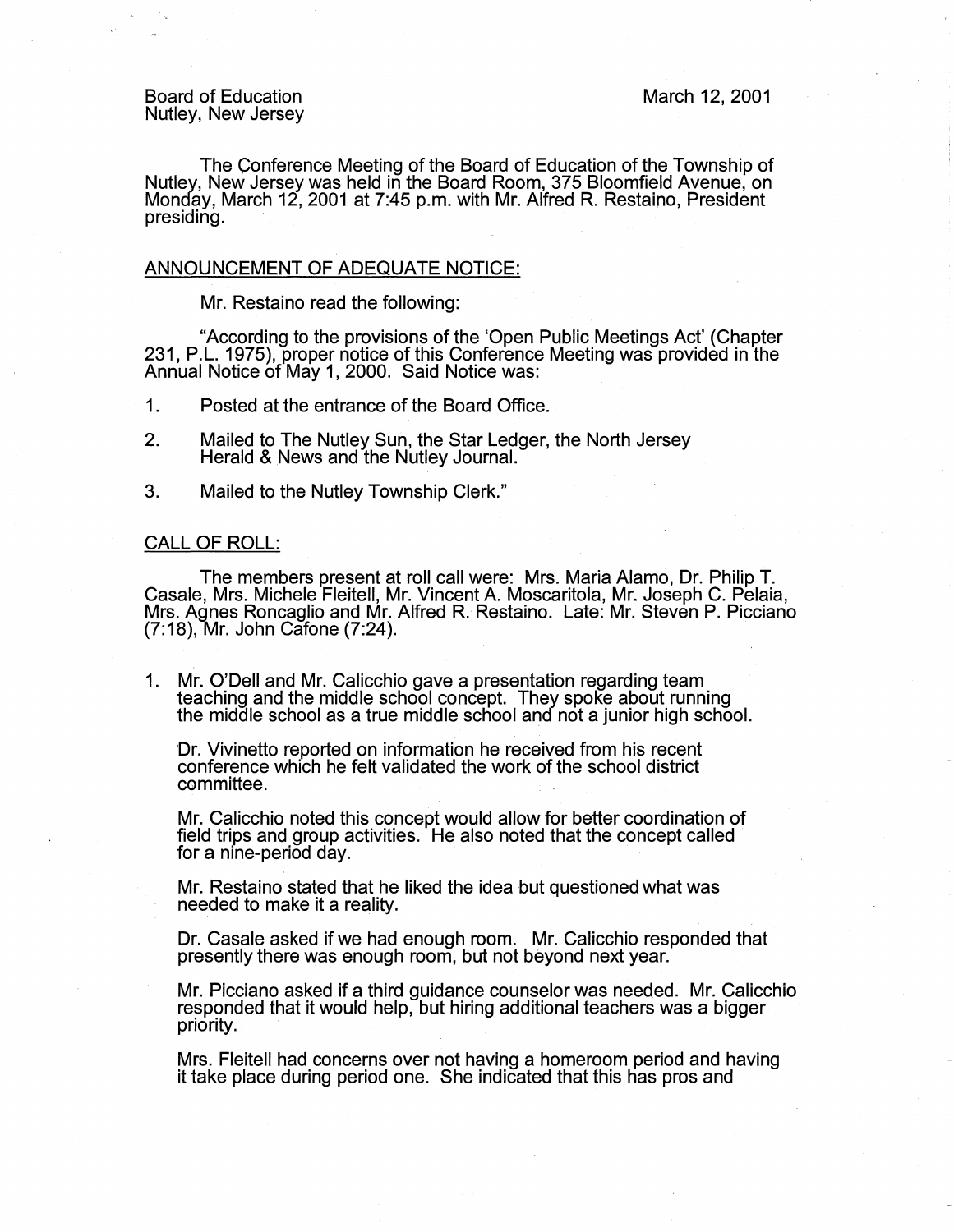cons. She was also concerned about how school would be scheduled.

Dr. Serafino said that we need to decide on where we are going with this concept and complimented Mr. O'Dell, Mr. Calicchio and the Committee. She noted that she thought the teachers of the school are in agreement with this, which was also stated by Mr. Calicchio.

Mr. Restaino felt that we should proceed, but thinks it should be referred to the Academic Committee for some fine tuning.

Mr. Sincaglia reminded the Board that if they committed themselves, it would mean that the additional faculty necessary in 2002/2003 must be authorized and not be subject to budget review when next year's budget is formulated.

Mr. Restaino thanked Mr. O'Dell and Mr. Calicchio for the presentation and also extended thanks to the members of the Committee.

2. The Board received a letter, through Dr. Serafino, from Jack Barry concerning the Cops in Schools Program. It was noted that this was a three-year grant that would provide \$125,000 per officer and that \$125,000 is for a three-year period not per year. It was also noted that the grant requires a commitment to go at least one year beyond the grant period. There was a discussion regarding whether or not it was appropriate and necessary to have police in the schools.

Mr. Moscaritola did not think the grant was germane to the issues in Nutley since some of the examples used were gang violence, which is not typical of what exists in Nutley.

Mr. Pelaia questioned the job description of the position.

Mr. Picciano stated that in his district they have one such officer in his building and he thinks it works very well. He also noted that it can make a difference if you have the right person.

Mrs. Flietell indicated that she was vehemently opposed to police officers in the building stating that additional counseling would be much more beneficial.

Mrs. Roncaglio indicated that she agreed with Mrs. Fleitell. She also noted that the success in Mr. Picciano's district might be more of a testament to the individual than the concept.

Mrs. Alamo said she did not believe we need uniformed people in our schools.

Mr. Pelaia said that he felt Mr. Fleitell's comments were quite persuasive.

Mr. Cafone said that he thought the approach of the program is "softer'' than what is being said by members of the Board. He stated that he was against a patrol officer in a school but does not think that is what this program is all about. The program is supposed to show students that police are a resource that can help them.

Mr. Pelaia questioned what the cost would be if we entered into this program on our own.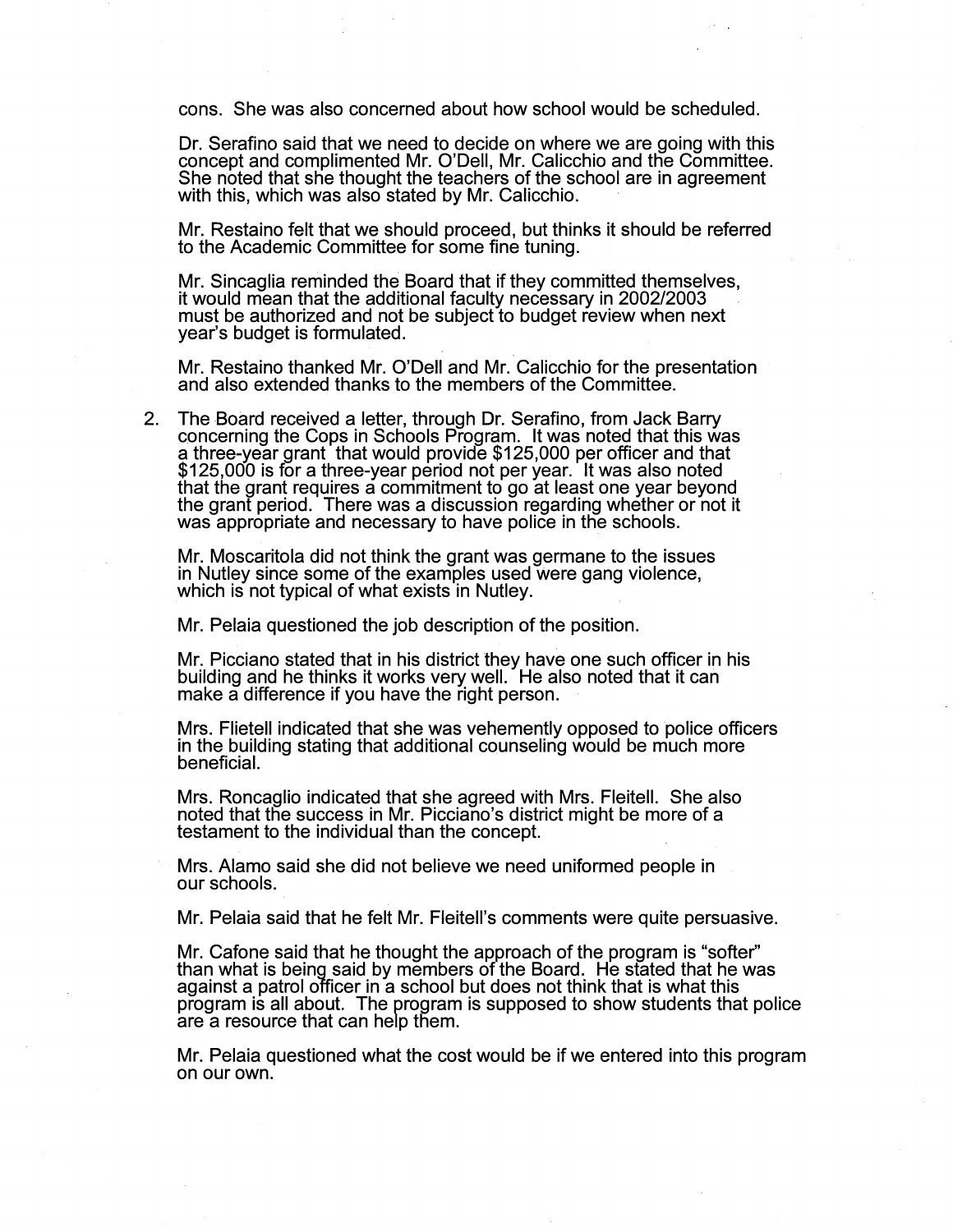Mr. Restaino said that he was originally opposed to the idea but felt there are aspects of the program that could be beneficial.

Dr. Casale wanted to know if this program was subject to the budget cap. He felt that spending enough money on a counselor would make more sense. He also questioned how much training this person would have and he said that we have a serious drug problem in Nutley.

Mr. Moscaritola said he felt that many of the duties do not have to be dealt with by a law enforcement person.

Mr. Restaino said he would appoint an ad hoc committee to look into this further.

3. The Board discussed the budget for 2001/2002.

Mr. Pelaia, Chairman of the Budget Review Committee, mentioned the issue of the textbooks that had been eliminated from the budget. He asked if the textbooks and science kits should be put back into the budget. It was agreed that this should be done. Mr. Sincagha noted that it could take place at the public hearing.

The Board asked questions about the hockey program and the relocation of the Board offices. A decision was made that Mr. Sincaglia should prepare a notice advertising for new offices.

- 4. The Board received a letter from the High School PTO requesting that a plaque be put up in memory of Mr. Walker in the high school. This led to a discussion about some of the previous requests concerning other memorial possibilities. After a discussion it was agreed that the PTO be notified that the Board was not opposed to this, but would like more information on what exactly is being suggested before a final decision was made.
- 5. Dr. Serafino noted that there was a need to change the April Conference Meeting date from April 9 to April 2.
- 6. Mr. Picciano asked Mr. Sinca9lia to mention the office sites that he had looked at. Mr. Sincaglia mentioned some of the places that had been considered and visited in recent months.
- 7. Mr. Sincaglia discussed with the Board Mr. Bonadonna's request to remove the scholarship memorial funds in memory of his daughter from the high school account to Nutley UNICO. Mr. Sincaglia noted he had discussed this matter with both our auditing firm and attorney, and an appropriate resolution had been prepared. It was requested that this be approved at the next meeting. All Board members indicated that they would like to honor Mr. Bonadona's wishes.
- 8. Mr. Sincaglia mentioned there was a request for a professional wrestling match in the high school similar to the one last year. He noted that there was a date available and wanted to know the Board's feelings on it. There were a number of concerns from Board members related to how the fund raising is being conducted and the aspects of violence inherent in this, particularly in light of the recent court case in Florida which sentenced a 14 year old boy to life in prison. Mr. Sincaglia noted that last year he had expressed some concerns, but the Board nad decided we should approve